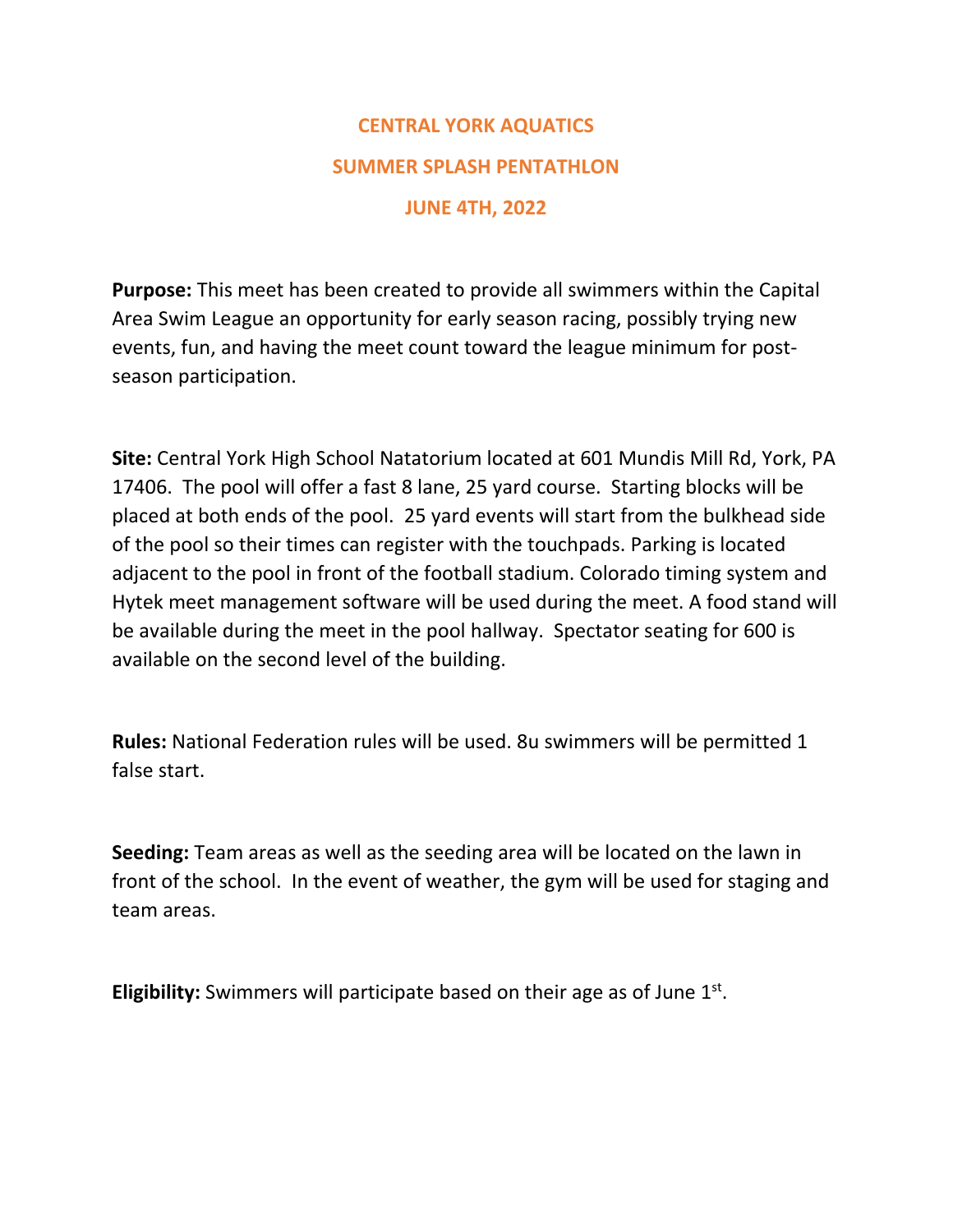**Time:** Warm‐up will begin at 7:30am. Lane assignments will be sent to coaches once all entries have been submitted. The meet will start at 9:00am. Four 20 yard lanes will be available during the meet for warm up and cool down.

**Entry Fees:** \$5.00 per event. Relay events will be at no charge.

Entry fees can be made payable to Central York Aquatic Club.

**Meet Admission:** \$5.00 for any person 18 years of age or older. Students and children are free. This is cash only.

**RELAY:** The meet will feature a Crescendo Relay. The relay will consist of:

1‐8u Swimming a 25 leaving from the starting end blocks

1‐10u Swimming a 50 leaving from the bulkhead blocks

1‐12u Swimming a 75 leaving from the bulkhead blocks

1‐14u Swimming a 100 leaving from the starting end blocks

1‐15o Swimming a 150 leaving from the starting end blocks

This will be a MIXED gender event. As with the CASL rules, a swimmer may "swim up" up to 2 age groups for the relay. Teams can score up to 3 relays for team scoring. Teams may have an unlimited number of relays in this event.

**Awards:** Ribbons will be dispensed 1<sup>st</sup>-8<sup>th</sup> place in individual events. High point trophies will be awarded for the first place point getter in each age group for girls and boys. An overall team high point trophy will be awarded to the team with the highest total including relay.